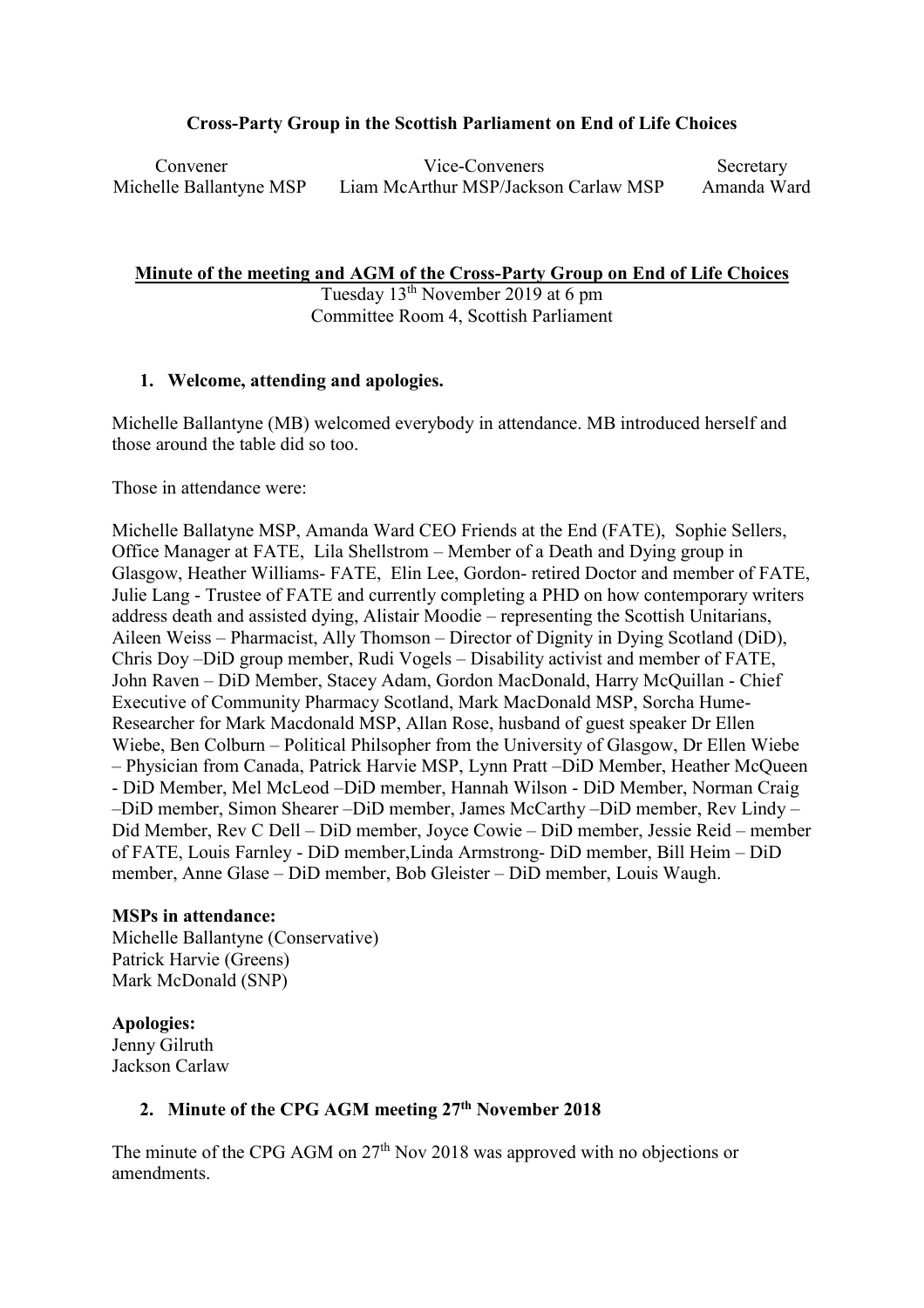# **3. Matters Arising.**

MB provided a summary to attendees of events since the last CPG AGM.

Following the AGM on 27<sup>th</sup> November, Rev Scott McKenna spoke to the CPG about religion and assisted dying, he gave his insights into the lack of conflict between religion and assisted dying. He spoke about understanding this concept and understanding where belief comes from. MB reported this talk was a fascinating insight and was very much enjoyed by those in attendance.

On the 12th March 2019 Professor Harry McQuillan spoke to the CPG from Community Pharmacy Scotland, he spoke about how assisted dying can be supported through pharma logical solutions.

On the  $10<sup>th</sup>$  of September 2019 Dr Mehrunisha Suleman, from the University of Cambridge, spoke to us. She illuminated the Islamic perspectives on death and dying. This was another fascinating and insightful talk. MB reported that Dr Suleman has been in touch since and is keen to stay in contact, she plans on returning to speak at another CPG in the future.

The timetable for a Bill was discussed and it was noted that the Bill will not be put forward in the 5th session. The aim is to put the consultation forward in the latter part of 2020. This will frame it to be in place for session number 6, starting after the May 2021 elections. The Bill will then be brought in Session 6.

Amanda Ward (AW), Ally Thomson (AT), Fraser Sutherland (HSS) and MB have been in talks and attending meetings with a steering group of MSPs, as well as working with other professionals. These discussions have covered assurances over safeguards for those seeking assisted death as a priority. There have also been various discussions with partners overseas regarding progress they have experienced since Assisted Dying was legalised in their respective countries.

MB added that on Wednesday  $20<sup>th</sup>$  November 2019 at 1:30pm there will be an open meeting held in the Parliament where Prof Jocelyn Downie will speak about her experiences in Canada since assisted dying was legalised. This meeting is open and all are welcome. Anybody who would like to attend is to email Amanda Ward at FATE for further information.

# **4. Office Bearers AGM re-election**

Current positions are as follows:

**Convenorship** - Michelle Ballantyne **Vice Convenor** – Jackson Carlow and Liam McArthur **Secretary** – Amanda Ward, Friends at the End

MB proposes that this continue.

MSPs are happy with the proposed candidates; no nominations were given.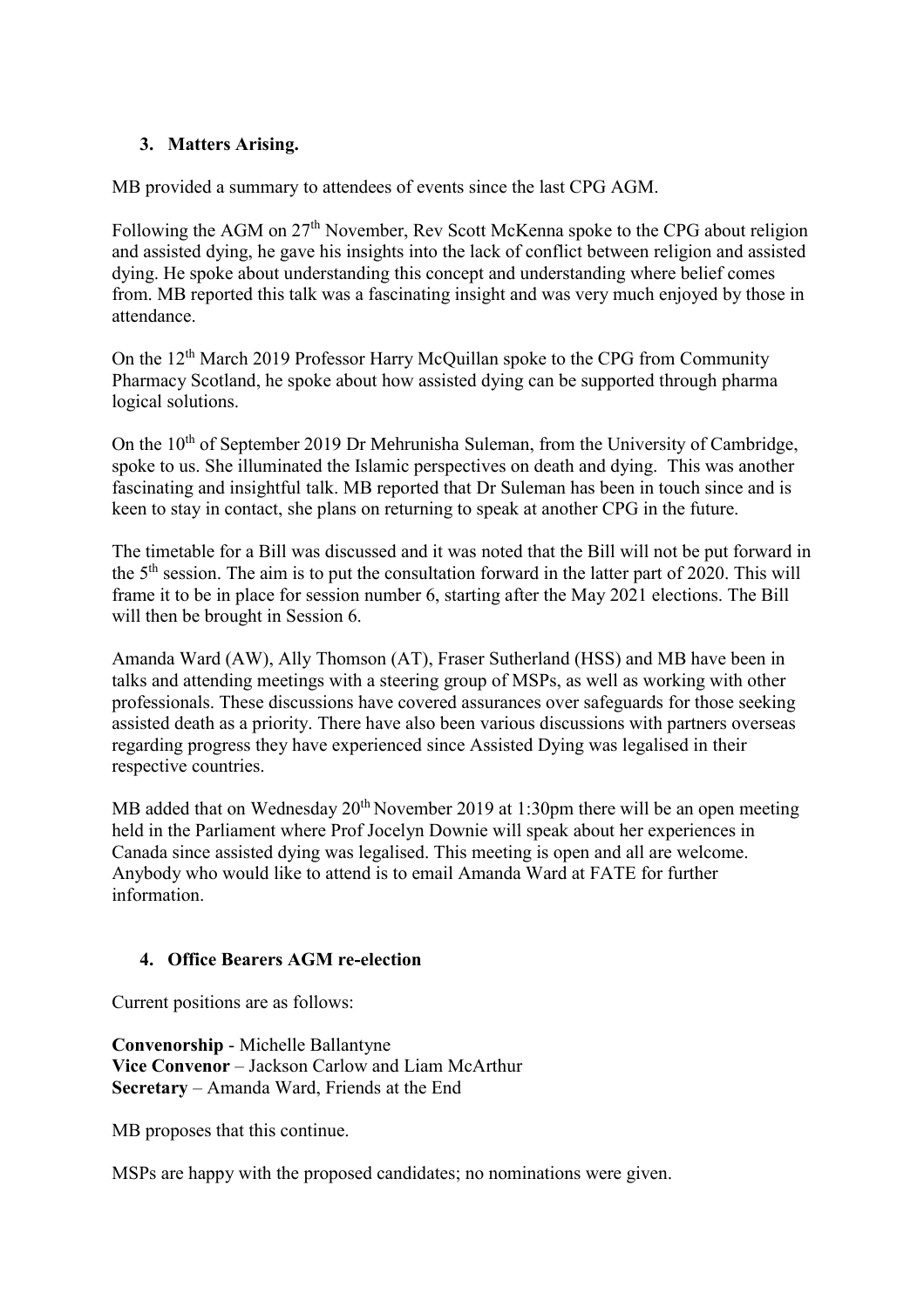This concludes the 2019 End of Life Choices CPG AGM.

# **End of Life Choices Cross-Party Group Meeting**

# **1. Approval of the minute from the CPG meeting 10th Sept 2019**

Minute was approved with no corrections and complimented by MB for their accuracy.

# **2. Dr Ellen Wiebe – MAiD Canada**

MB welcomed our first guest speakers for the evening, Dr Ellen Wiebe who is a practitioner at Medical Aid in Dying (MAiD) Canada.

Dr Wiebe is a Clinical Professor in the Department of Family Practice at the University of British Columbia.

After 30 years of full-service family practice, she now restricts her practice to womens' health and assisted dying. She is the Medical Director of Willow Women's Clinic in Vancouver and provides medical and surgical abortions and contraception. She developed [Hemlock Aid](http://hemlockaid.ca/) to provide consultations for doctors and patients about aid in dying, and to provide assisted death.

Assisted Dying was legalised in Canada in 2016, and Dr Wiebe spoke about her experiences and the challenges that she has faced since the law changed.

Dr Wiebe spoke about the case of Kay Carter, which then became known as the Carter decision which is the basis for Canada's Assisted Dying legislation. These terms for eligibility for MAiD are:

- Competent, of sound mind and 18+
- Ability to give consent
- Suffering with a grievous and irremediable condition
- Death is expected in the foreseeable future (without a time limit)
- Patient is in an advanced state of decline
- Two doctors/nurse practitioners must be in attendance.

# *MSP George Adam arrived 18:18*

Dr Wiebe's talk included some comparative data which showed that Canada's assisted deaths make up 1% of all deaths after 18 months. Comparatively after 22 years, Oregon is approximately 0.5%

Dr Wiebe talked about the main reasons people choose an assisted death, which she cited as pain, loss of control and independence, loss of a meaningful life and loss of enjoyment, along with fears around future suffering associated with diagnosed conditions.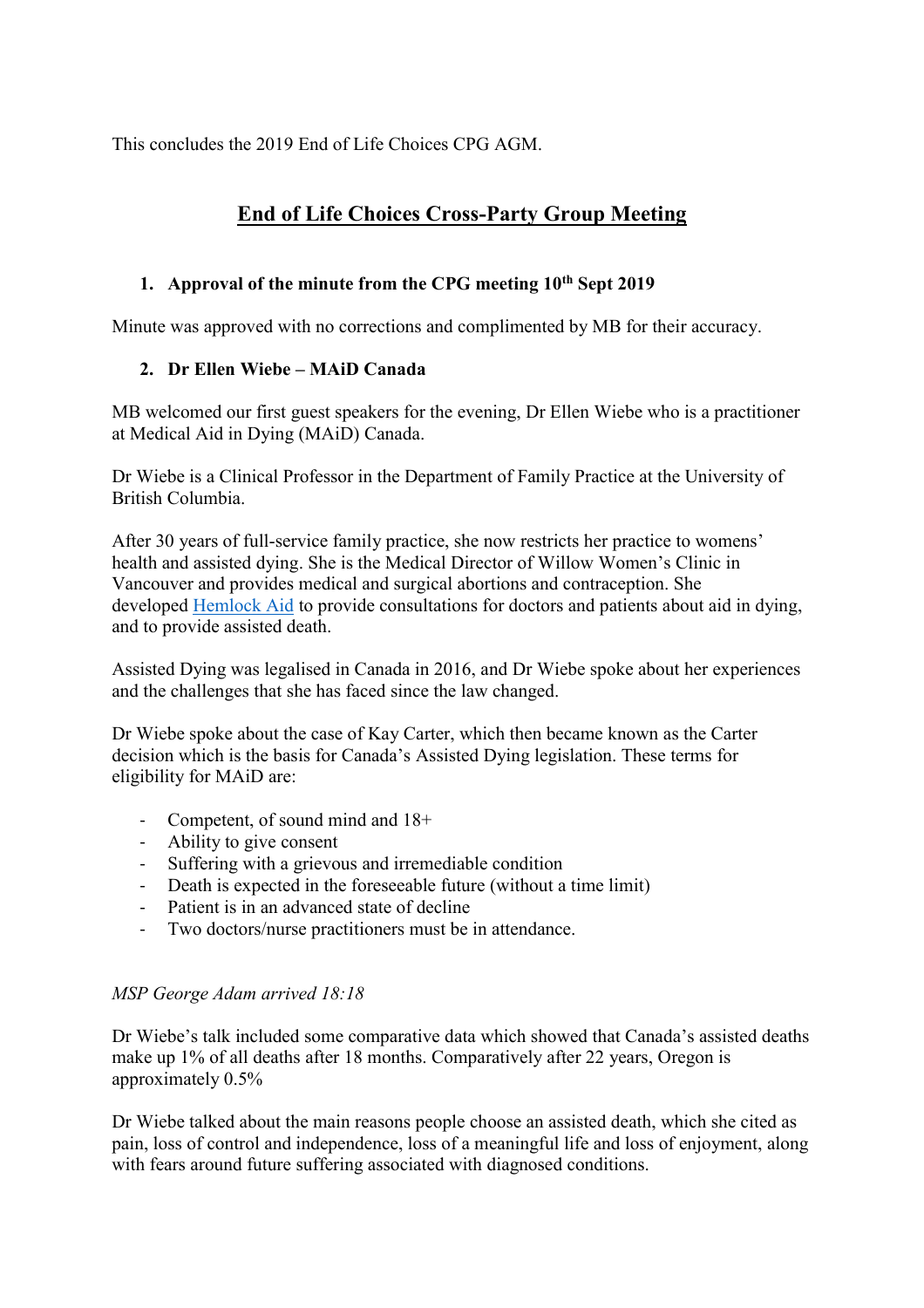Dr Wiebe emphasized that a key benefit in this new law is the shift in people's ability to face the future. They feel that they cancope with what might be ahead, knowing that they have the safety of the assisted death if the development of their disease or condition becomes too much for them to bear. For this reason, although people often complete the paperwork for the assisted death at the time of their diagnosis, many do not go ahead with it; knowing that they now have a choice gives them the strength keeping living.

In Canada, not only GPs, nurses and MAiD specialists are trained to carry out the assisted death. This contrasts with the Netherlands, where it is usually carried out by a patient's own GP. At present, Canada is the only country which allows nurses to carry out the procedure. In Canada, any medical practitioner can decline a patient's request for an assisted death (at any stage), but law requires them to provide an effective transfer of care to another practitioner who can assist them with their request. Obstructing patients' requests is against the rules and unfortunately does happen.

Dr Wiebe reported that malignant tumours are the most common reason for the request for an assisted death, followed by organ failure. The most common reason for a rejected request is that the natural end of life is not foreseeably soon.

The assessment criteria state that the individual's suffering must be grievous and irremediable. If there is any evidence of a relief option that has not been taken, or if the person appear to have been coerced, then their request will be declined. This is especially difficult in the case of elderly couples choosing to die together. The criterion of death being reasonably foreseeable has recently been debated and changed. . Initially the period was set at 6 months, but due to an appeal citing the Carter case, this has since been voted as unconstitutional and the 6-month law must be changed within the next 6 months. It is not the responsibility of the individual to prove his or her capacity, rather the assessor must prove that they do not. The criteria for this are the same as other pre-existing medical criteria, such as turning off life support.

Dr Wiebe talked about some difficulties, using case studies of patients that she has helped. In the beginning, she described difficulties with the very basic practical arrangements - there was no place to carry out the assisted death, as nursing/care homes would not let it happen on the premises. Pharmacies would not assist in dispensing the drugs as they had concerns about the law and what they were permitted to do, and nurses would not assist for these reasons.

Dr Wiebe reported that in Canada, there is the option to ingest a fluid, or have IV administration. (Unlike Switzerland at Dignitas, where only the enteral (by way of the digestive tract) method is used). To date thousands of Canadians have had an assisted death, of which only 16 were oral. IV is by far the most popular method as the drink is unpleasant, death can take up to 24 hours and patients experience the unpleasant 'death rattle'. IV in contrast is much faster, without these side effects. Dr Wiebe explained that while the oral method offers more autonomy, it comes with many more complications. Dr Wiebe believes that the personal autonomy comes for many with having the choice, rather than the method.

Dr Wiebe discussed the safeguarding and paperwork which is required in Canada. This involved 18 pages of documentation. Failure to comply with these strict requirements is punishable with 2 years in jail. Safeguards include;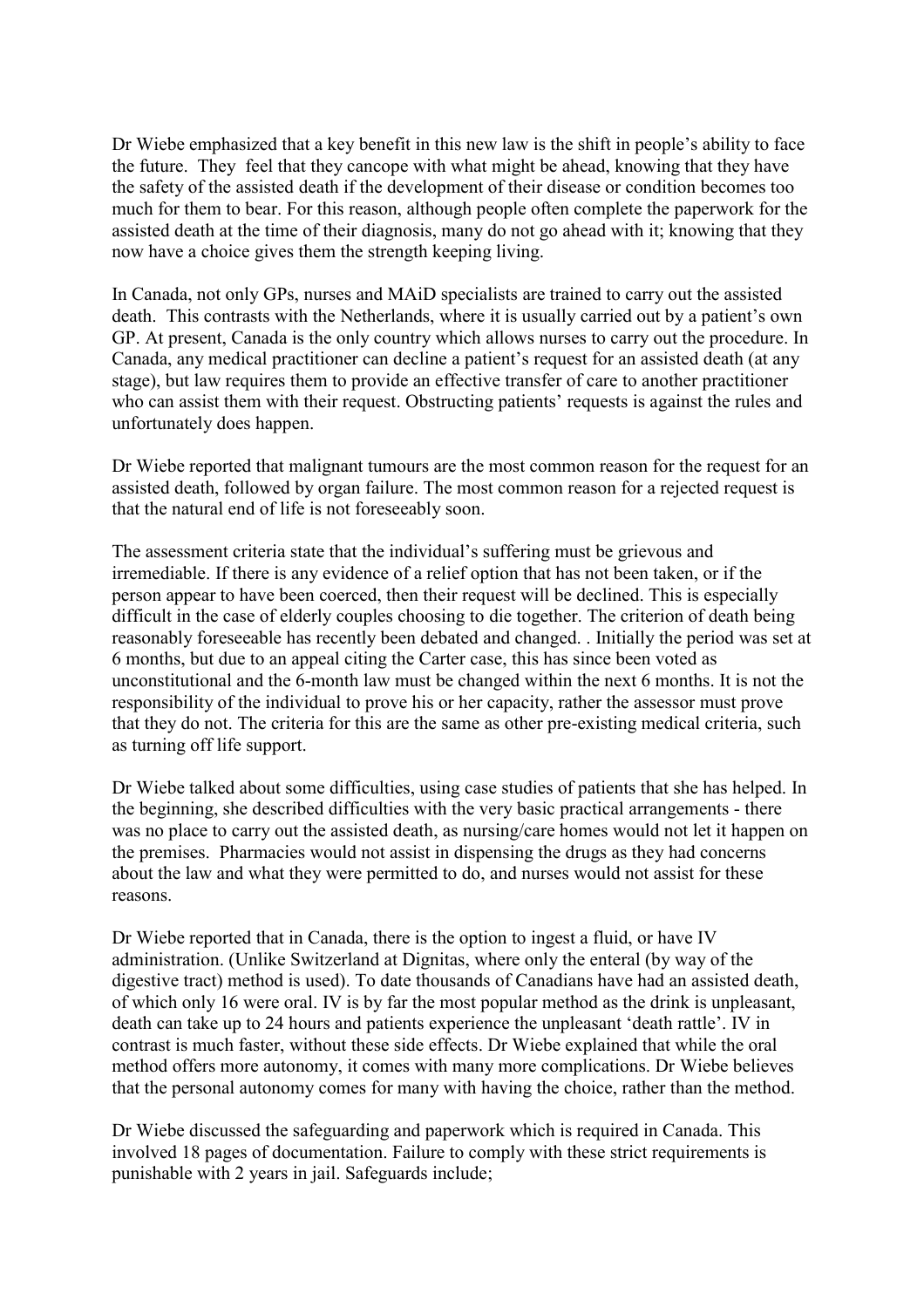- 2 witnesses
- 2 independent clinicians
- 10 day wait period
- Day of death consent
- Death must be foreseeable or patient in an advanced state.

The required 10 day wait period can only be overruled if a patient is expected to lose capacity or die within the 10 days.

Dr Wiebe added that in Canada, co-ordinating centres were not set up quickly enough for vulnerable people needing help with these steps, or to provide assistance and information for those who wanted an assisted death. Setting up appropriate infrastructure in Canada took 2.5 years. This was detrimental to patients, as many people who need help are often isolated, not on the internet and unable to travel.

Dr Wiebe finished by adding that she firmly believes in assisted dying, and feels it is her best work in 4 decades of being a GP.

MB thanked Dr Wiebe for her informative talk and insights, and added that as a country looking to legalise assisted dying it is good for professionals here to learn from and understand the challenges and pitfalls that Canada faced, so that Scotland and the UK can learn from them before our legislation changes.

Dr Wiebe opened up the room to questions.

"How do medical professionals respond to this?"

Dr Wiebe explained that most providers of assisted dying are GPs. The regulating body (The Canadian Medical Association) were at the time very reluctant and working with them at the time of changing the law was difficult, in part as their head is a Catholic who held opposing views. GPs from within pushed for this legislation in the beginning, and Dr Wiebe reported that there has been change in the past years. In the 3 years since the legislation changed, Dr Wiebe now reports that assisted dying in Canada has majority support from GPs.

"Did Pharma have some catching up to do, and were the public ready?"

Dr Wiebe explained that the public were communicated with about this via the media. One of Dr Wiebe's case studies, Hanna (the first person) went public with her story before her death. Stories such as these touched hearts and minds, which lead to the public and media being supportive. The media was the main source of information, rather than a public information service.

"In Switzerland the patient is able to press a button which self-administers the IV optionally, is this the same in Canada?"

Dr Wiebe reported that in Canada, there is the choice for this option, but nobody has chosen it. The drugs which are used in Switzerland are different from those used in Canada. The specific drug is not available (due to extremely prohibitive costs) in all of North America.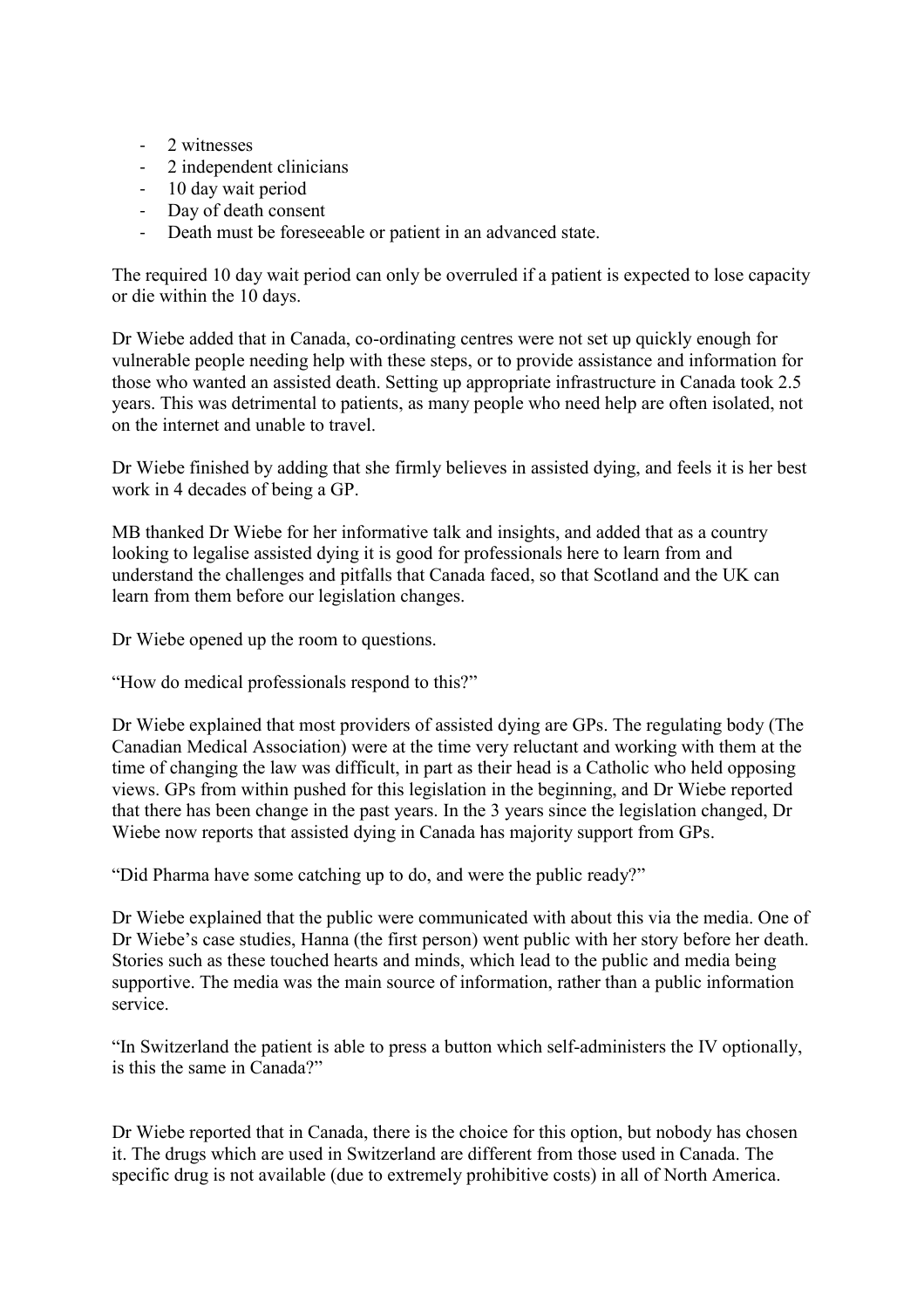The price of the drug has risen from a matter of pounds, to thousands per dose, so it is only used in veterinary medicine in Canada now (which is licenced differently). In Canada an overdose of general anaesthetic is used.

"Is there is a time limit to using the medication once it has been approved?"

Dr Wiebe confirmed that there is not a time limit in which it must be used at present, however this may change in light of the recent unconstitutional ruling. Prime Minister Trudeau has confirmed that the legislation will be re-written to remove the 'reasonably foreseeable' clause and add in other safeguards instead. There is not expected to be a time limit within the law, but Dr Wiebe hopes these new safeguards to be along the Belgian model which states that if the condition is not terminal, safeguards will include a longer wait period and more assessments.

"What is the availability of emotional and bereavement support for practitioners and volunteers?"

Dr Wiebe explained that 3 comprehensive studies have been conducted with providers and the effects of working with assisted dying; the response has been incredibly positive. Medical providers are used to death, and find dealing with this aspect of death to be rewarding. Colleague support made the biggest difference to practitioners' emotional wellbeing. There are also supportive groups available to those who are involved. Volunteers reported that they did not need support personally, due to the fact that that most people who are involved with assisted dying have already worked in end of life care, hospices etc. it is not a big change for them in terms of emotional impact. For those who need it, there is support with MAiD available.

"I'm a pharmacist. It is compelling to hear how many people choose IV, I wonder how effectively the transfer of care works. Legally, who must be present at the death?". Dr Wiebe confirmed that the provider of the drug must be present for the assisted death, this would be a doctor, nurse or MAiD practitioner.

"How does the assessment of patients work in practice?"

Dr Wiebe explained that she would ask patients about how they came to their decision, what suffering means to them both physically and mentally, adding that having chronic pain is not acceptable under the law so patients are refused on this basis. Dr Wiebe added that in querying the concept of 'life changing' in the context of not wanting to live, this is difficult with (often) men who are quadriplegic. They could live with good care for decades, but they consider such a life not worth living They frequently suffer from depression. Becoming quadriplegic is in effect, a fatal condition as patients would need medical care to survive, which they have the right to refuse. Dr Wiebe added that these cases are difficult, and a change in the law with the 6 months limit will really impact cases like these.

In the Netherlands, doctors must be personally satisfied that the criteria have been fulfilled in cases like these. Dr Wiebe agrees that personally you must believe it is the right thing on a person by person basis. Even when taking difficult cases like these into consideration, on balance for society, having the option and a right to an assisted death with MAiD is still better. Patients are able to die at a time of their choosing, with their family around them; they often throw a party and make an event of it. All of this is impossible if people are forced to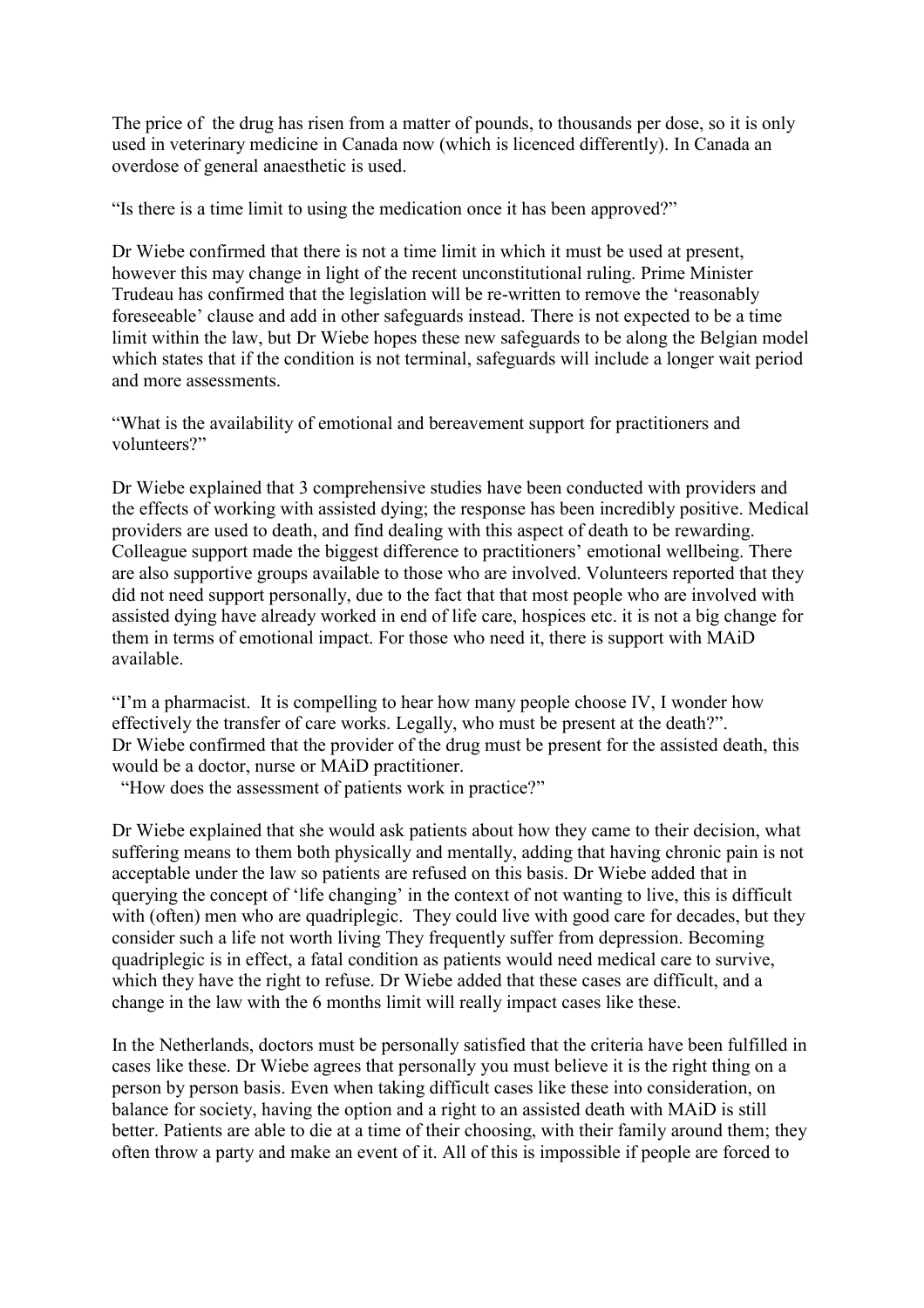take matters into their own hands and die by suicide, or travel overseas, with any family involved possibly facing prosecution.

# **3. Dr Ben Colburn – Professor of Political Philosophy at Glasgow University**

Ben Colburn is Head of Philosophy at Glasgow University. He has worked at Glasgow since 2010. Before that, he studied and worked in Cambridge University, receiving his PhD in 2008, and holding a research fellowship at Corpus Christi College from 2008 to 2010.

His main research interests are in political philosophy and ethics, with a particular interest in the nature and value of autonomy and its importance in liberal political philosophy. He is currently writing on various topics in this area, including the nature of responsibility and its role in distributive justice; the moral foundations of the free market; and the conditions of independence and authenticity.

Dr Colburn has a further interest in exploring how foundational philosophical ideas (like autonomy and responsibility) can be put to use in policy and practice. He has a number of ongoing collaborative research projects along these lines, including work on refugee education, on palliative and geriatric care, and on architecture and urban design.

Dr Colburn spoke about autonomy and choice, breaking down what is true autonomy. He also discussed legitimacy and disagreement. This is the argument that people are prone to buying into the conflict between palliative care and Assisted Dying, when they should really be mixed/blended together as part of a comprehensive palliative care package. They are not, and should not, be seen as opposing stances.

Dr Colburn explained that the opposition/discussion/debate should be on opposing the legal details instead of the principled engagement. So far, all attempts, and activities aimed at changing the minds of the lawmakers have failed. Dr Colburn recommended, as his work as a political philosopher that these key tools be used:

Begin by excavating a shared underpinning value:

- 1. Inform the basis of public policy with the excavation of human values i.e. what is important to people – autonomy, dignity etc. Then, those who object in good conscience cannot as the policy is, at base, express a concern for peoples' autonomy. The aim should be to build a course of action that's objective in order to respect autonomy.
- 2. Currently, the situation appears as interpersonal conflict and intergenerational justice which in turn appears as antagonism between generations. There is a need to rephrase this antagonistic framing. When looking at arguments of opponents of assisted dying, these point to the interests of those who don't want to die, or who are vulnerable. Interpersonal conflict is dominant at this moment. Detailed research in the past shows how this vulnerable framing is an illusion. If one considers an area of law where there is interpersonal disagreement (between individuals) and instead model it as intrapersonal (in one's own mind), in doing so we frame it for ourselves i.e. personal autonomy is at the forefront. Instead of balancing interests of competing and opposing groups i.e those who want to die as opposed to vulnerable people who don't – we do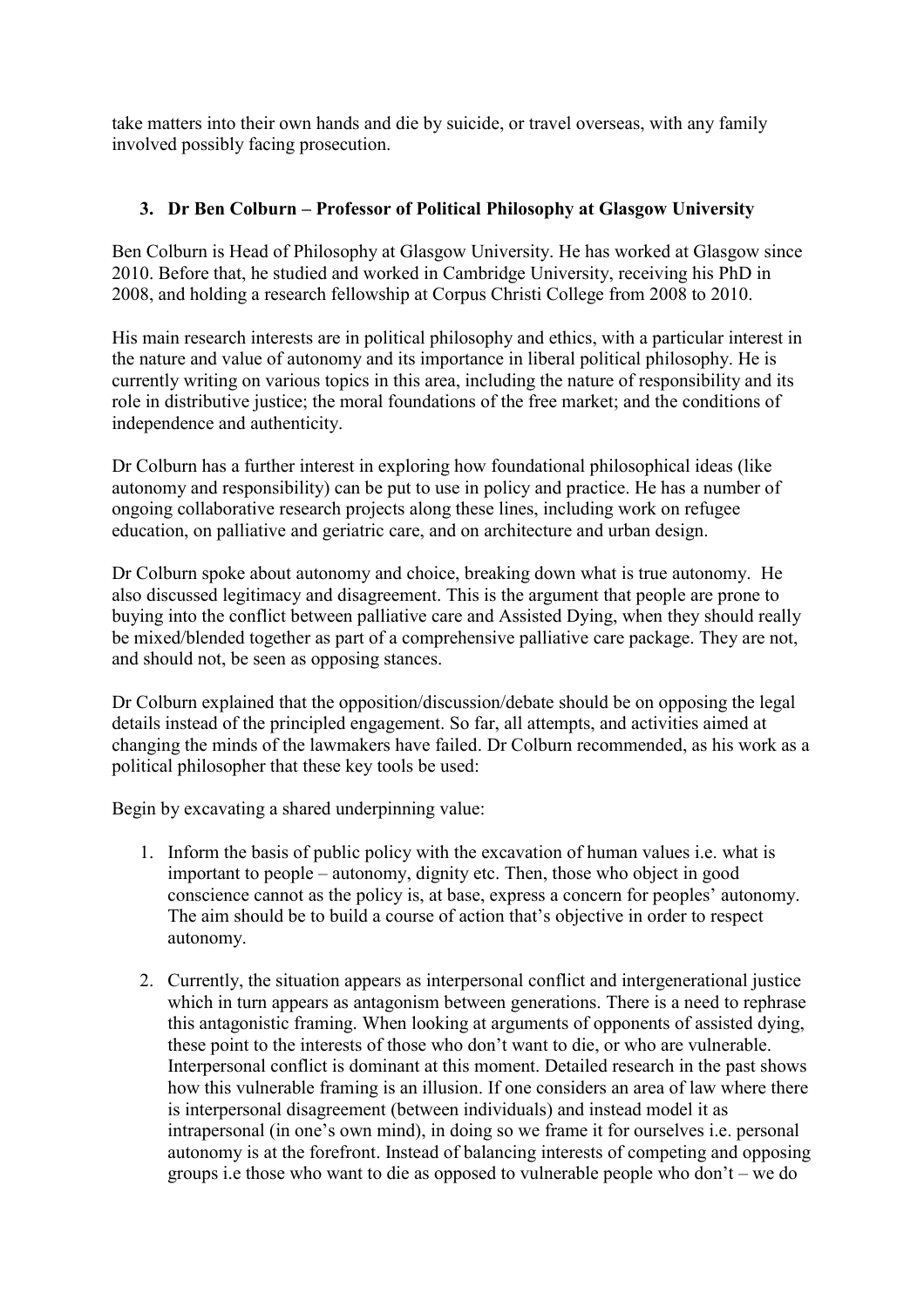not know which one of these we might become. Without this prior knowledge, we need a framework that would empower individuals to make their own decision about themselves, at the time. This is about empowering everybody, despite their beliefs. In doing so, this strategy removes the problematic framing.

3. Finally, working to find overlapping consensus which both respects and brackets disagreement, we need to respect the huge moral differences that exist in society, but bracket them to find a way to move forward.

Liberal autonomy can be clarified:

Individual autonomy is an idea that is generally understood to refer to the capacity to be one's own person, to live one's life according to reasons and motives that are taken as one's own and not the product of manipulative or distorting external forces.

In line with this, people should have control over the time and manner of their own deaths. Autonomy is not respected if this is not adhered to, and we in effect, interfere with others' deaths. The choice to have an assisted death gives people even more autonomy.

The autonomy of people who do not want to die is also respected, as the principle of autonomy equates with voluntary decision making. Autonomy is undermined when a choice is forced by there being no acceptable alternatives. Acting non voluntarily is therefore not having your life in control.

End of life situations are often characterised by a lack of alternative options. Assisted dying can give those who want it, an acceptable, alternative option. In doing so, assisted dying can transfer a situation which benefits both those who want to live, and those who want to die.

Ben spoke about Melanie Reid, who was paralysed in an accident 10 years ago. She is a columnist for *The Times* and is supportive of assisted dying. Melanie Reid's stance is that having assisted death (namely Dignitas) as an option is transformative. It gives her the choice in her life, lets her keep control and this in turn is the strength which keeps her going. Continuing to live is her choice, without assisted dying there would be no choice as she would be forced to live. Without the choice she would be trapped in her own body.

Assisted Dying transforms the choices and may actually help people live longer without the fear that their future is non voluntary. Having the option expresses autonomy.

MB thanked Ben for his informative talk. MB adds that with her nursing background she personally experienced people saying to her that they could bear the problems if they knew they had control over their life.

MB opened the meeting for questions to both speakers.

"Dr Wiebe, do you have concerns that the law in Canada may be repealed?"

Dr Wiebe explained that the law will not be repealed as this is a constitutional issue, but more safeguards could be put in place. Dr Wiebe expressed concerns that a conservative government could make psychiatric analysis requirements mandatory, which is a huge hurdle because of a lack of qualified professionals in Canada. This would likely not be deemed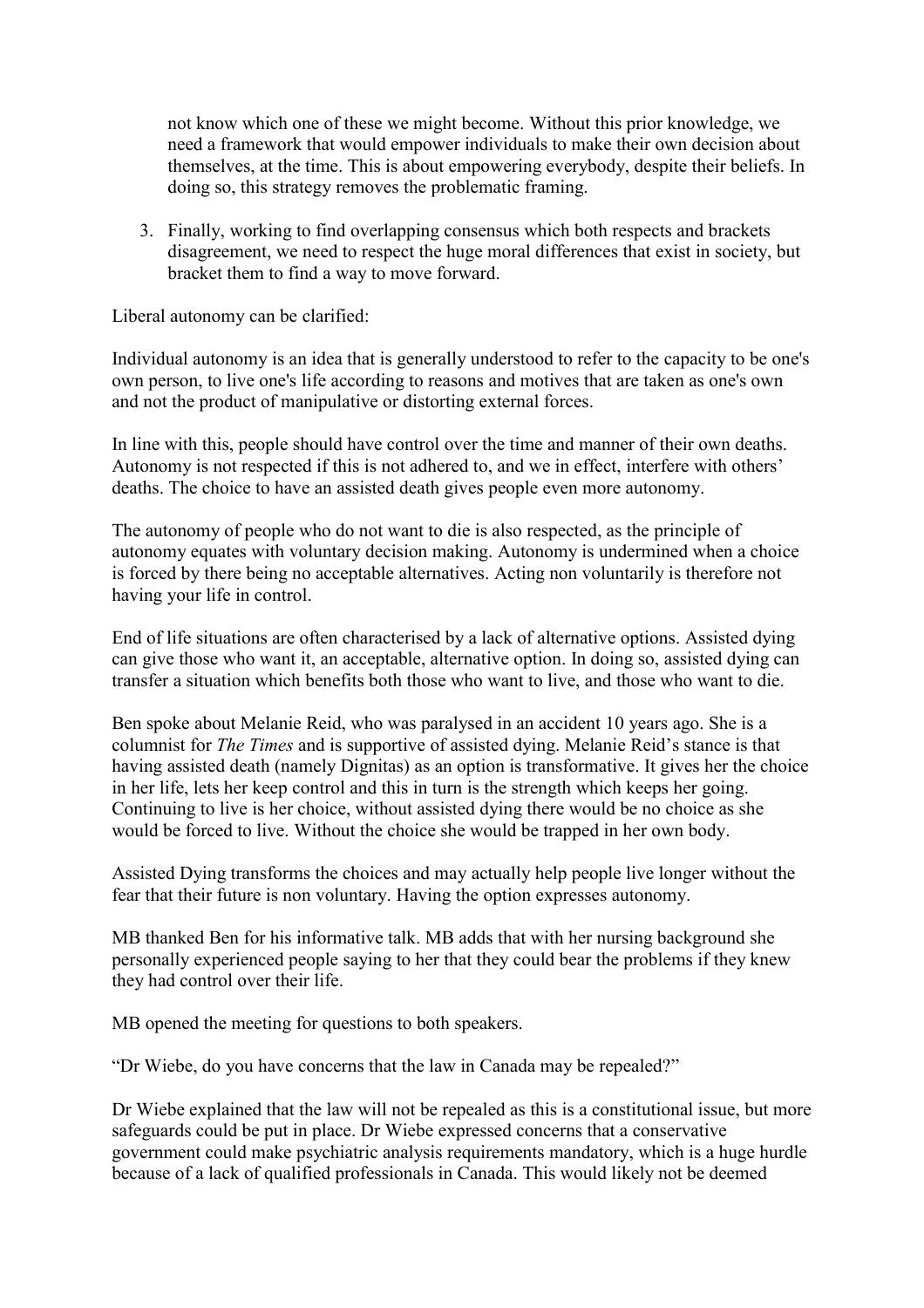unconstitutional. At the moment, a liberal government is in place for the next few years, so this is a possible concern for the future.

"What is the cause of death listed in a death certificate if a patient has an assisted death?"

Dr Wiebe stated this varies by province. She feels personally that it should be the primary illness. In Dr Wiebe's province, MAiD is the primary cause of death, followed by the medical problem as a secondary cause of death. This does vary across Canada, however in the USA it is universally the underlying disease which is cited.

"People coming from less affluent backgrounds tend to be a higher risk of cancer, so why are these people statistically less likely to have an assisted death?"

Dr Wiebe reported that there is ongoing research in this field. The understanding is that indigenous and poorer people know less about the options available to them. As a result, assess to any medical care can be problematic. People from these communities often do not trust doctors, have little medical knowledge and are less able to advocate for themselves. Typically, they are less used to making choices for themselves and are less likely to access an assisted death, this pattern continues into general access of medical care.

This issue is furthered by campaign groups spreading the word about assisted dying via the media, and not through an organised initiative by the government or the health service, so those who are cut off from modern media are the least likely to get the information that they would need. Dr Wiebe said that if all GPs became more engaged in this issue then this would increase accessibility for the vulnerable.

Dr Colburn added that some people in these communities see assisted dying as a bad thing, that it forces people to make a choice that they might not want. Dr Colburn said instead that we cannot respond to danger by taking away empowerment. When having a dangerous operation, you empower people to make the decision by explaining the risks and procedure. You would not take away the operation, due to the risks. Responding to vulnerability in this way, by taking away choice is perverse. The appropriate reaction is to ensure safeguards, empower and inform.

A psychiatrist, expressed his unease, stating that mood can change in just a few minutes. His concerns are that people lack effective choice in terms of mental health. In turn, this narrows the perception of help available for maintaining quality of life. He added that the choice needs to be broadened especially in more deprived situations. This would include access to resources, social support etc. as destitute people may feel life is not worth living.

Dr Colburn acknowledged that it is easy to think adding the option will fix things, but we must remember that the advocacy of assisted dying needs to support other changes too, which include better support for those suffering with mental health conditions, ongoing improvements to palliative care etc.

"Could Dr Colburn's strategy of pointers (as seen above in his talk) be used in the consultation process as a way to help politicians, professionals and lawmakers understand the benefits?"